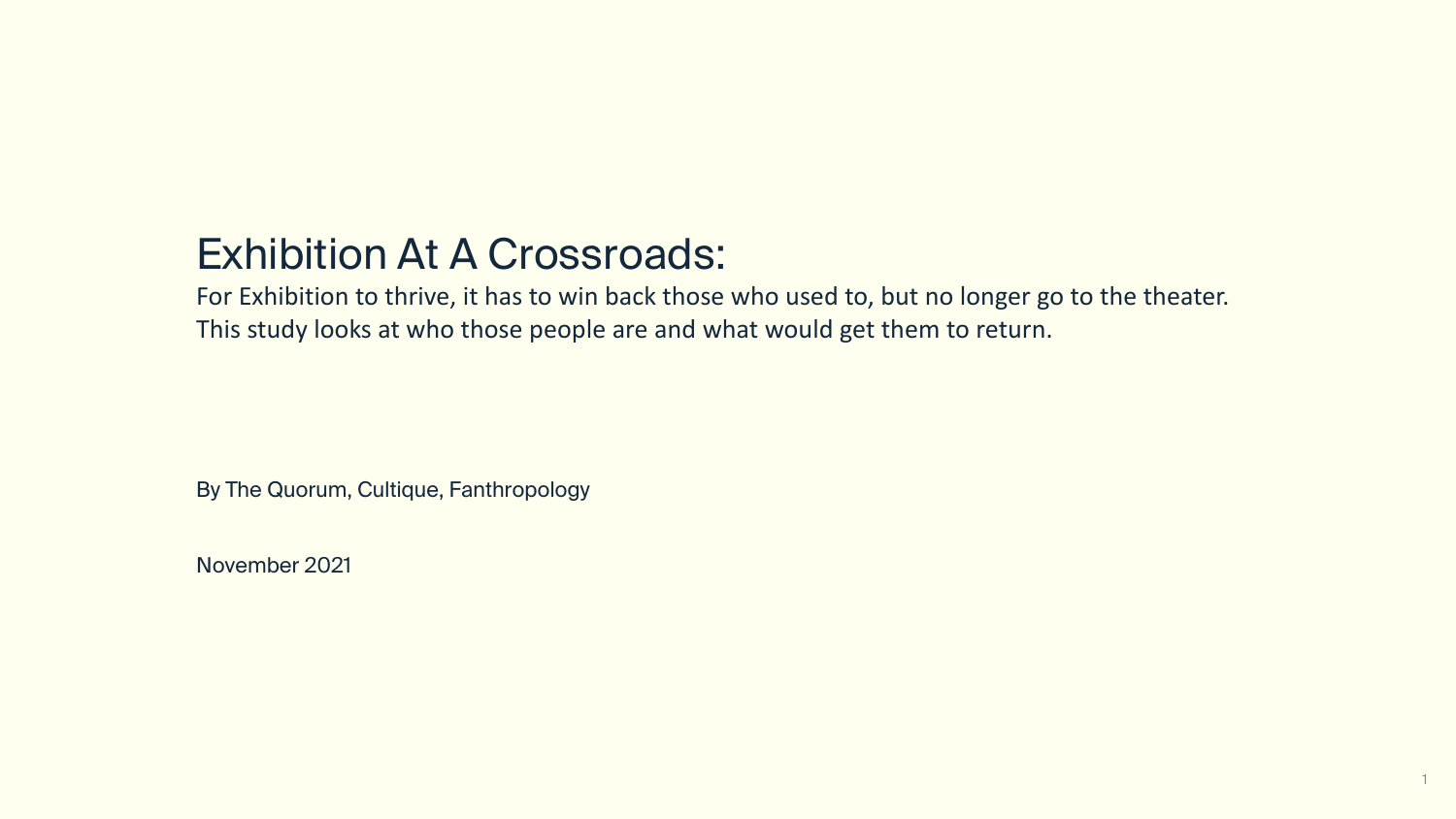#### Executive Summary

Theatrical has made an admirable recovery from the pandemic. Box office grosses are up, though they have yet to return to prepandemic levels. That's because a sizable number of people have stopped going to the theaters.

In a first-of-its-kind study done in partnership between The Quorum, Cultique and Fanthropology, over 2,500 pre-pandemic theater-goers were polled to see if they have returned to the big screen or not. As this study will show, three driving factors have kept former theater-goers from returning: concerns over safety, price sensitivity, and the feeling that going to the theater doesn't provide a great experience.

Theatrical is at a crossroads. Just as the studios are re-evaluating their marketing and distribution strategies in the wake of the disruption caused by the pandemic, theaters need to do the same.

The good news is that 70% of all respondents, including those who aren't currently going to the movies, would be upset if theaters went away. At the same time, it is clear from the data that going to the theater needs to provide greater value if exhibition hopes to win fans back.

The clock is ticking. The longer exhibition takes to address these issues, the more likely it is that non-theater-going behavior will be set.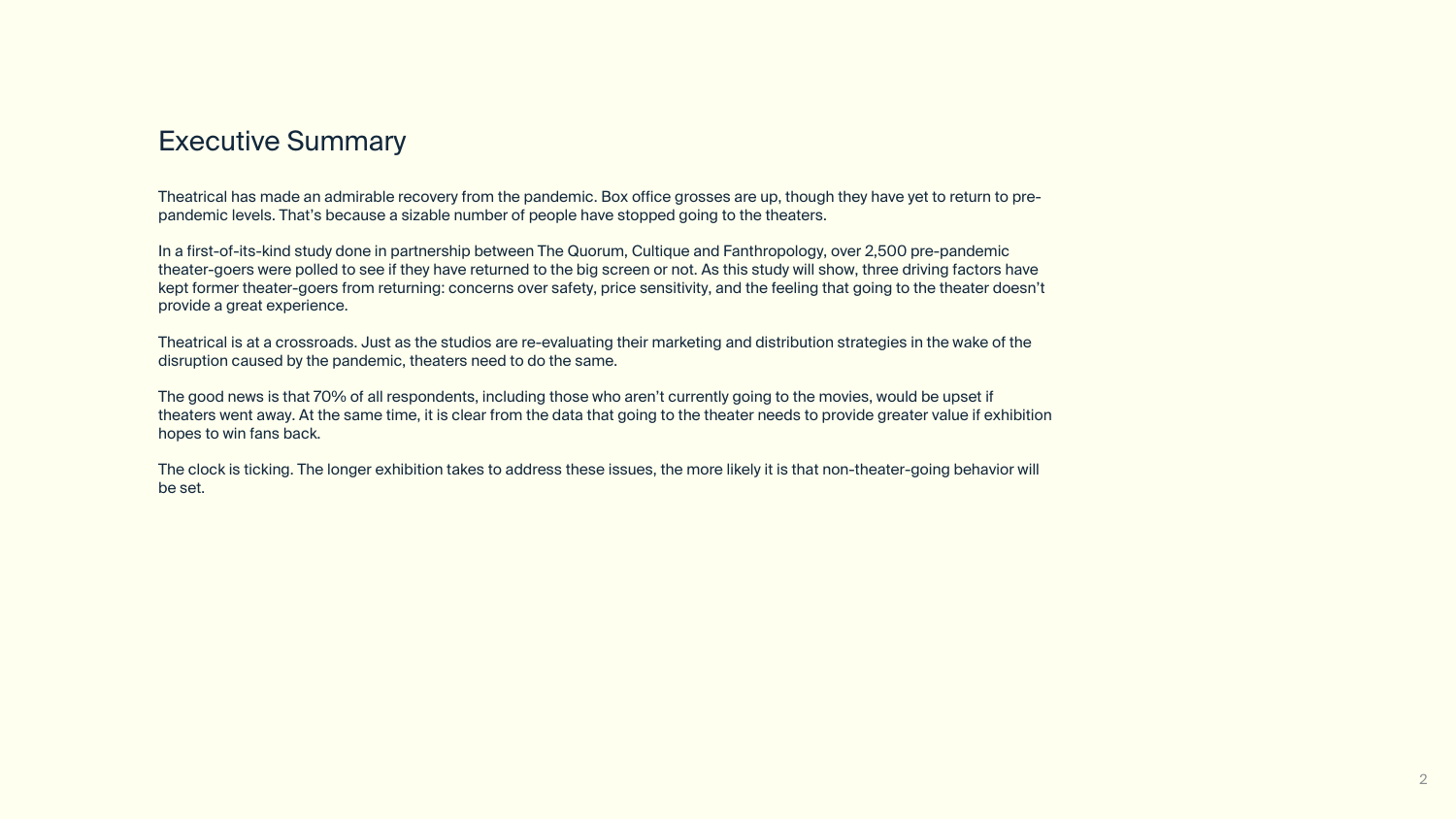#### Executive Summary

All respondents were asked to self-identify into one of five groups. The first two (in red) represent people who are currently going to the theater. The final three (in yellow) represent those who have stopped going -- either temporarily or for good. Bringing the Reluctants, Hopefuls, and Likely Losts back into the fold is the key to a thriving box office.

These groups, however, have their own unique properties. The first step in winning them back is to understand who they are and their attitudes toward theatrical.

| <b>CURRENT FILMGOERS</b>                                                                                                                   |                                                                                                                                        | <b>FORMER FILMGOERS</b>                                                                                  |                                                                                                          |                                                                                                                                    |  |
|--------------------------------------------------------------------------------------------------------------------------------------------|----------------------------------------------------------------------------------------------------------------------------------------|----------------------------------------------------------------------------------------------------------|----------------------------------------------------------------------------------------------------------|------------------------------------------------------------------------------------------------------------------------------------|--|
| <b>AVIDS</b>                                                                                                                               | <b>INFREQUENTS</b>                                                                                                                     | <b>RELUCTANTS</b>                                                                                        | <b>HOPEFULS</b>                                                                                          | <b>LIKELY LOSTS</b>                                                                                                                |  |
| This group has gone to<br>the theater many times<br>during the pandemic and<br>has continued to do so<br>during the recent Delta<br>surge. | This group has seen a<br>movie or two prior to<br>COVID and the ongoing<br>pandemic isn't making<br>them go any more or less<br>often. | This group returned to<br>theaters in the spring but<br>stopped going when the<br>Delta variant emerged. | This group returned to<br>theaters in the spring but<br>stopped going when the<br>Delta variant emerged. | This group hasn't been to<br>theaters since the<br>pandemic began, and<br>they don't see<br>themselves returning in<br>the future. |  |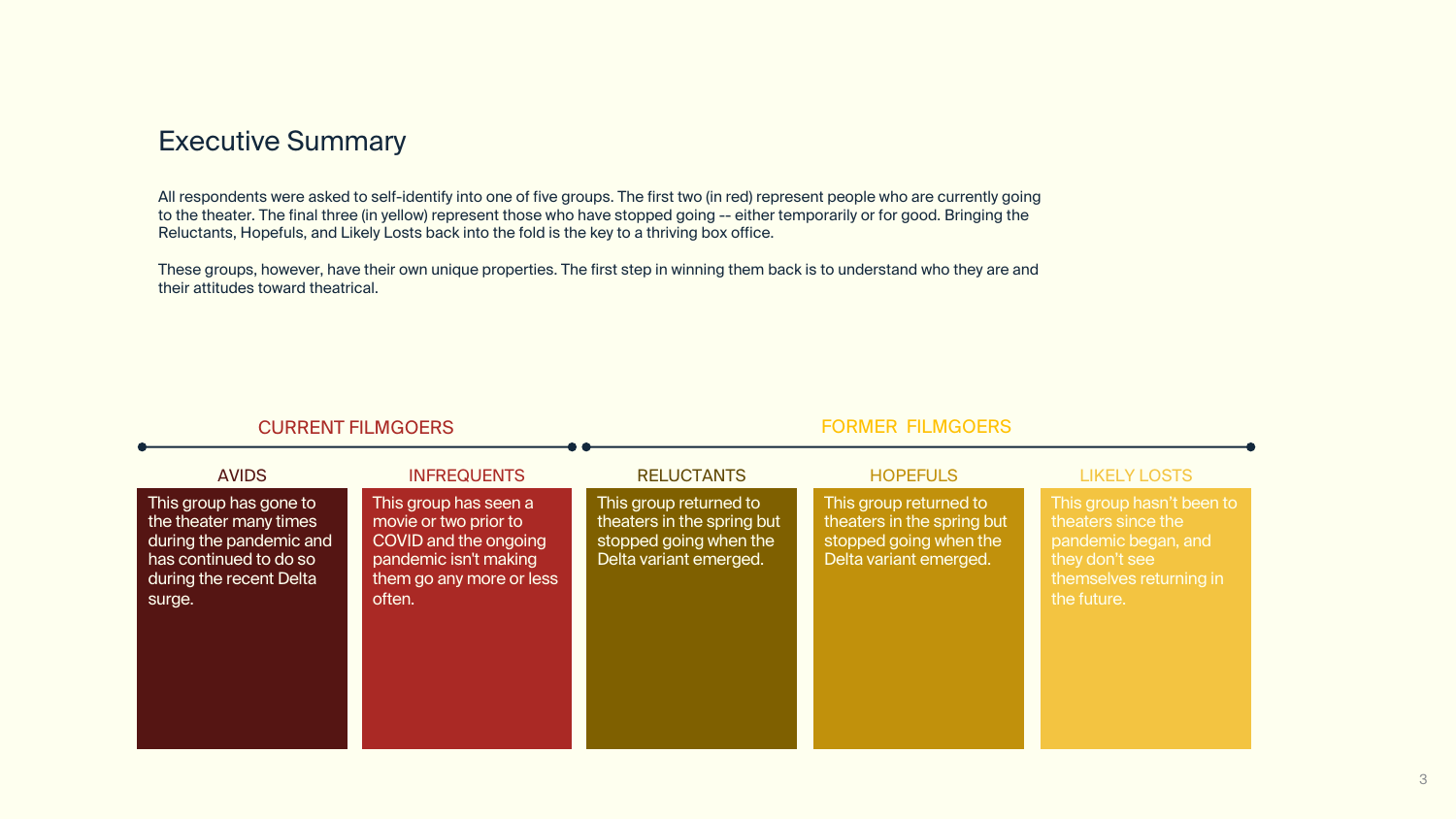

Among the 2,528 people surveyed, just over half are active filmgoers (in red), with the majority being Avids.

The other half is made up of Reluctants, Hopefuls, and Likely Losts, with Hopefuls being the largest group among the nonfilmgoers.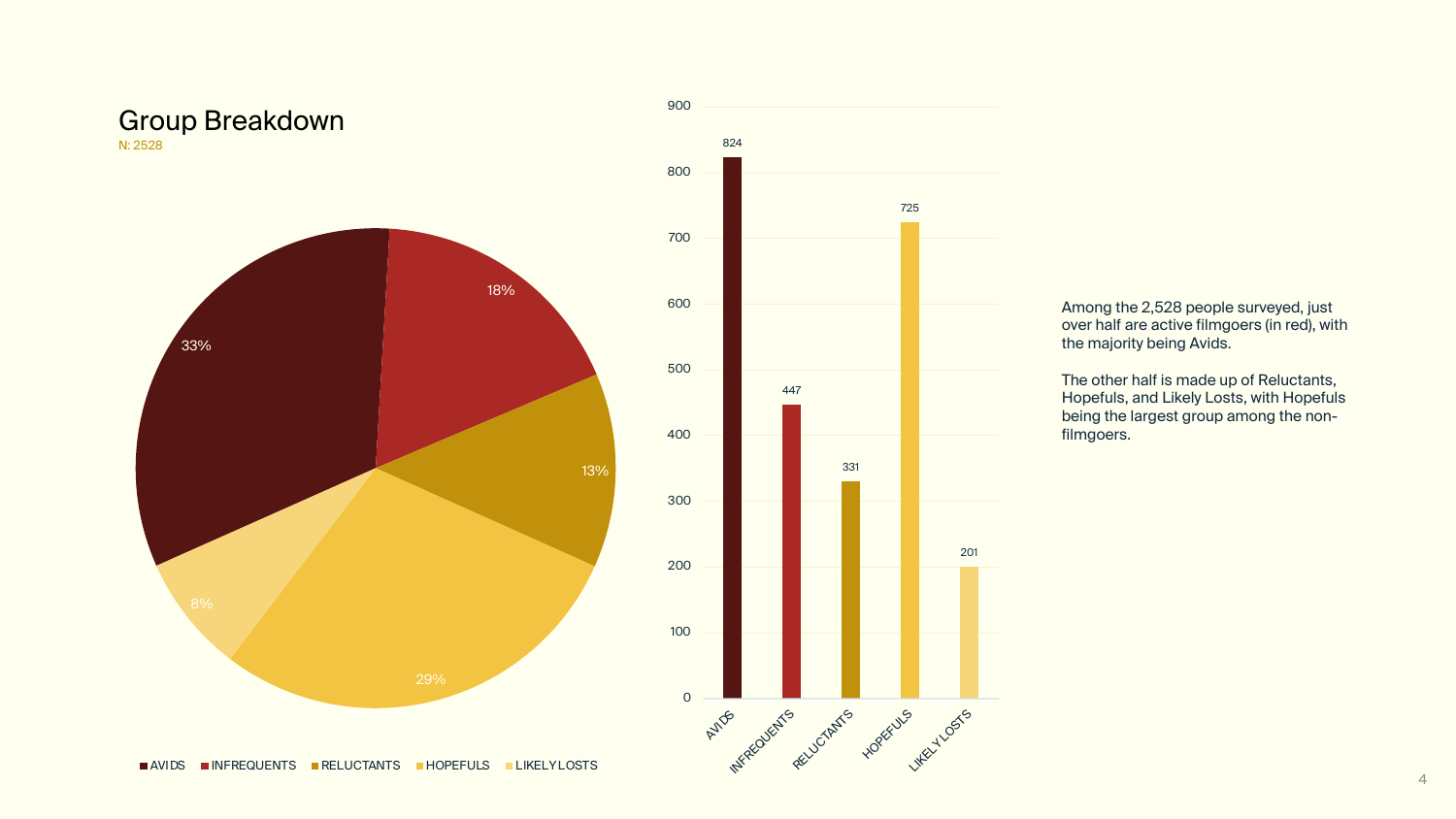#### Conclusion #1: Women are more likely to be former filmgoers.

One look at the box office grosses, and it's easy to see that women have returned to theaters in lower numbers than men.

We can see that in softer-than-expected grosses for female-leaning films like SPENCER, IN THE HEIGHTS, and DEAR EVAN HANSEN.

As we approach the holidays and the arrival of more female-driven tentpoles like WEST SIDE STORY, HOUSE OF GUCCI and A JOURNAL FOR JORDAN, there is an enhanced urgency in attracting women back to the theater.

But this is a blanket truth that requires more nuance. As the following pages show, the profiles for Reluctants, Hopefuls and Likely Losts are very different. Exhibition would be wise to carefully craft unique messaging for each group.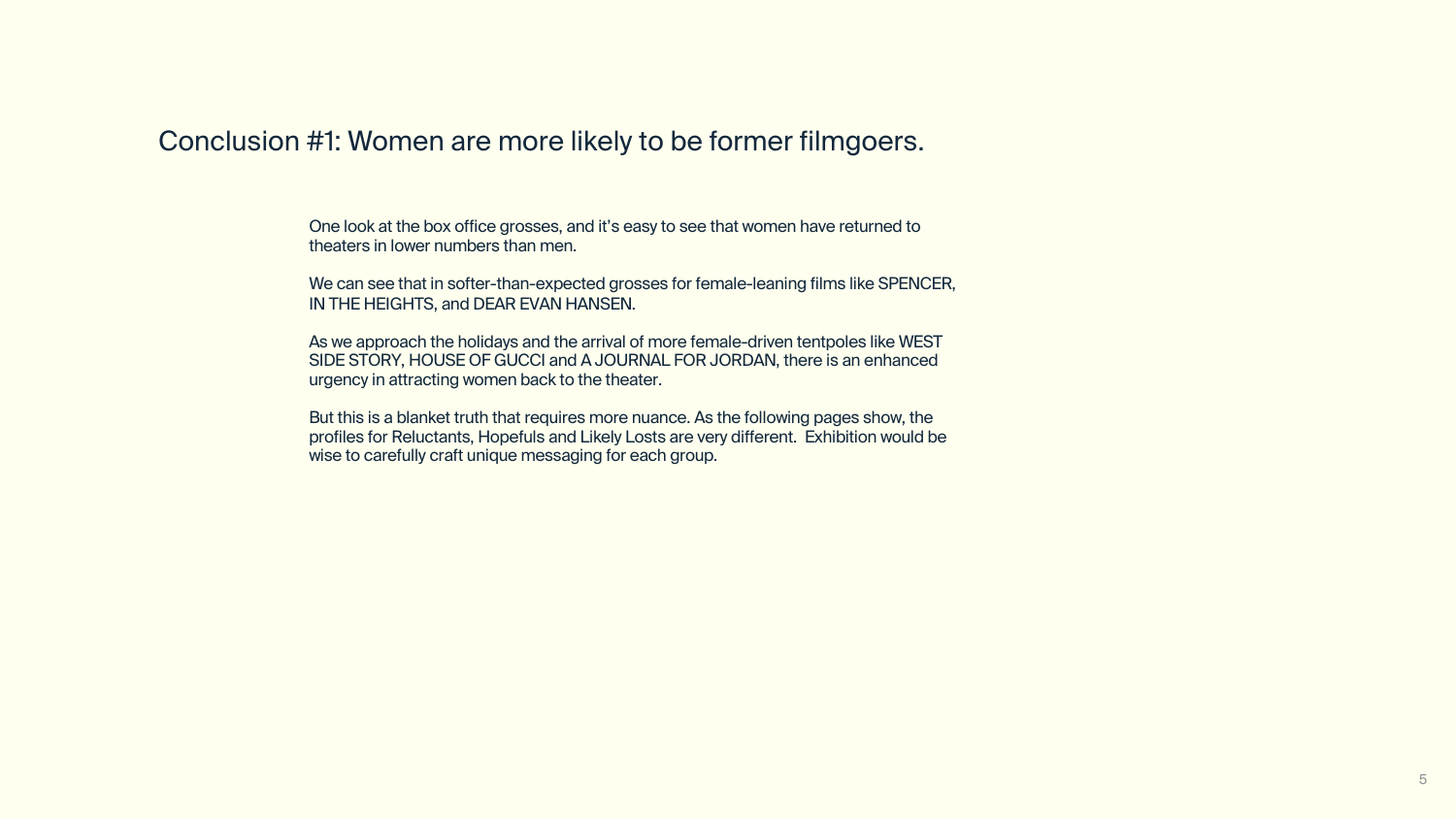#### Conclusion #2: Safety concerns have amplified pre-pandemic pain points

Price sensitivity combined with perceived low value have always been pain points. High ticket and concession prices can make it feel as though theater-going provides low experiential value.

The addition of safety concerns from the pandemic has exacerbated those pain points resulting in an increase in the number of former filmgoers. Now, more than ever, theatrical has to address price sensitivity, the low experiential value, and the safety concerns if it hopes to reduce the number of former filmgoers and bring people back into the theater.

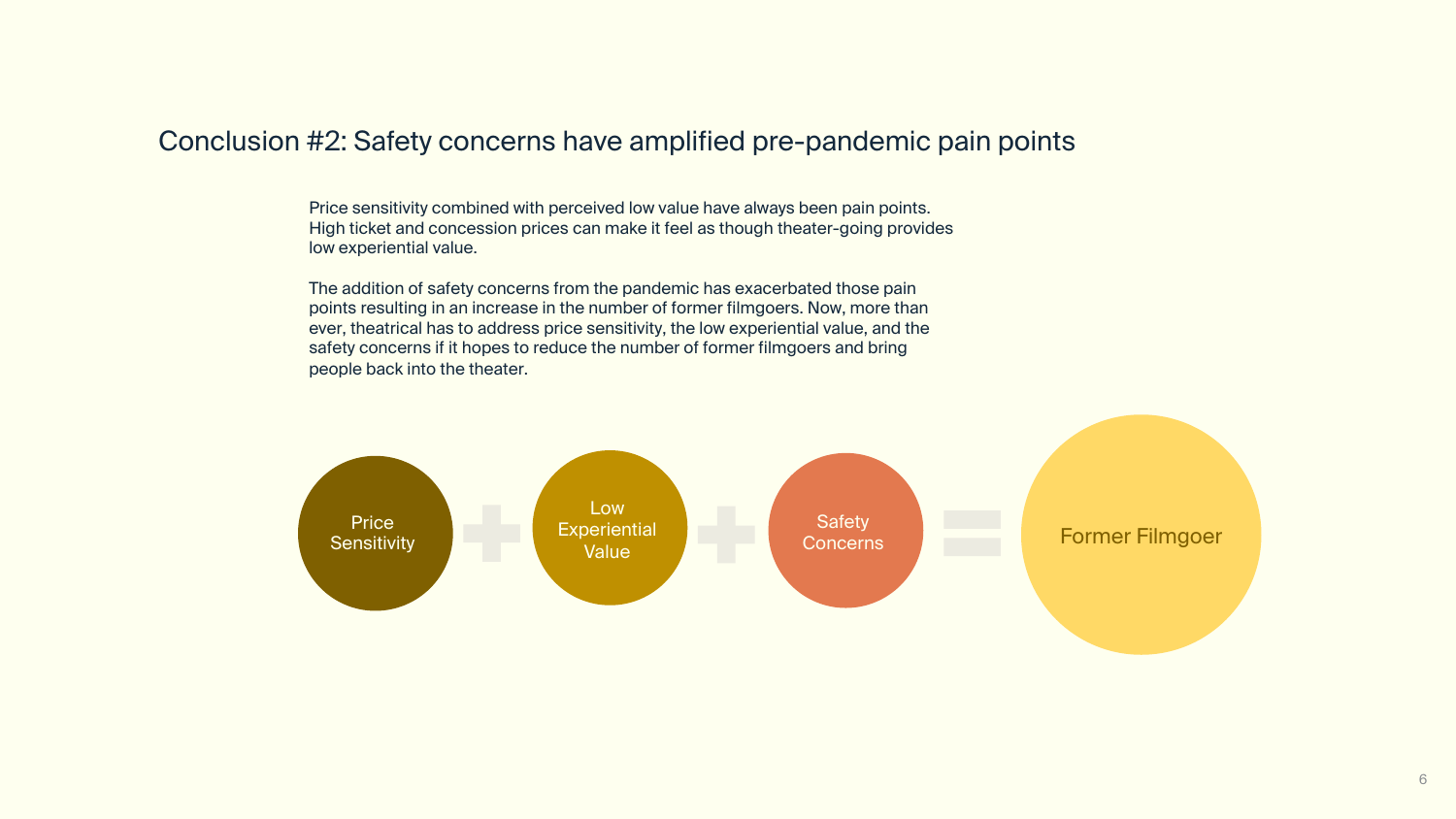#### Conclusion #3: Vaccine mandates would be a net positive for theaters.

Vaccine mandates would go a long way towards making the former filmgoers feel more comfortable going back to the theater.

However, mandates pose a risk. Requiring proof of vaccination runs the risk of alienating some fans who feel that it would be an infringement on their rights that would make them go to the theater less often.

Still, the data shows that it would be a net positive, with the gains in comfort outweighing those who feel it's an infringement. Another 30% say they would be OK with vaccine mandates and have no issue showing proof of vaccination.

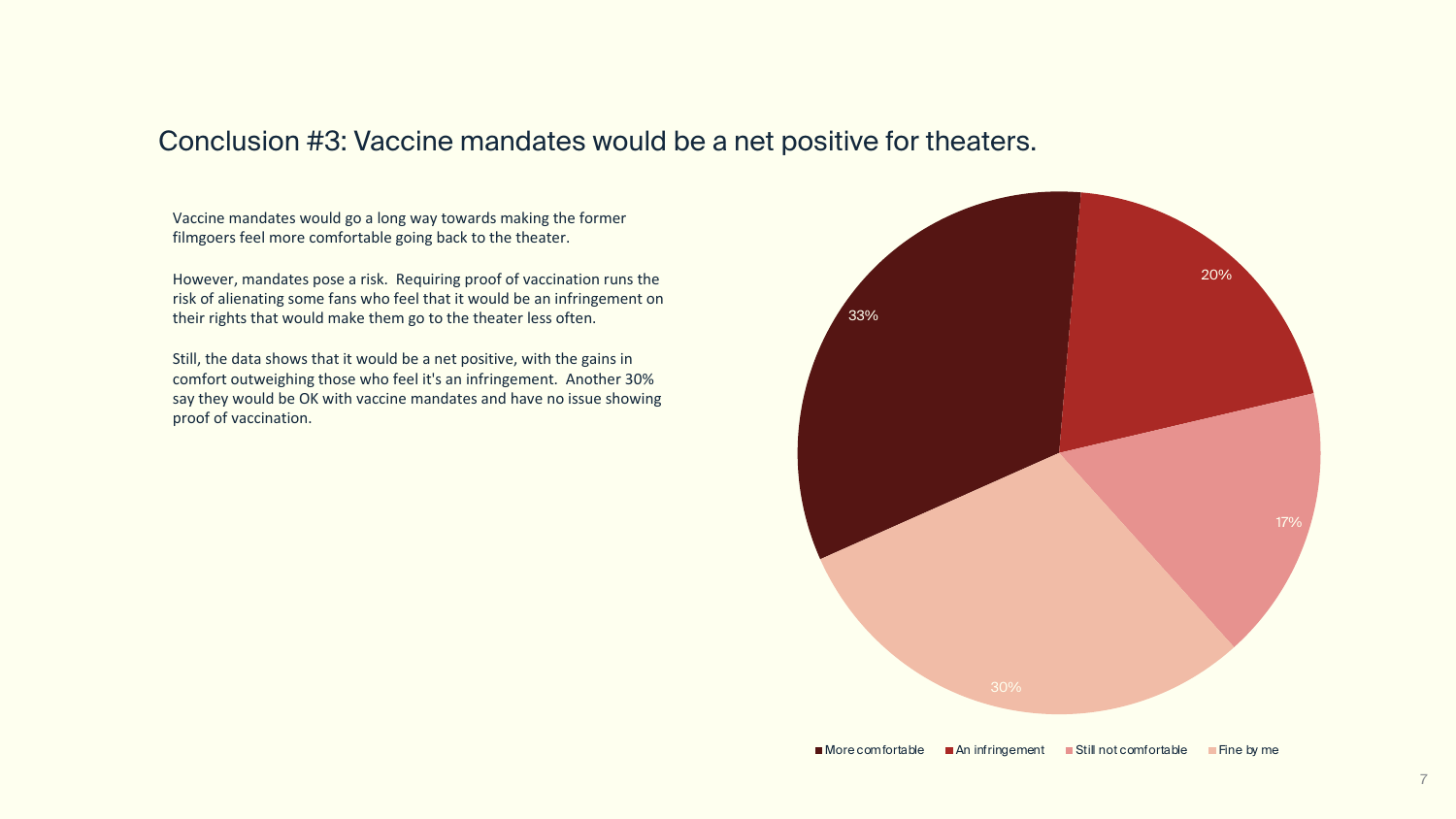#### Conclusion #4: Upgrades to the theatrical experience would bring people back

We asked Reluctants, Hopefuls, and Likely Losts if the following concession and in-theater changes would result in them going to the theater more often. They were asked to rate each option on a scale from 1 to 100. On the concession side, the largest drivers are lower prices for concession classics like popcorn, candy, and soda. Behind that, respondents chose the addition of local food favorites to the menu.

The in-theater choices performed better, with four options scoring above 60. More space between seats and new, upgraded seats scored best, followed by the ability to order food and beverages from your seat and more large-format screens.





#### **Concessions**



# In-Theater

80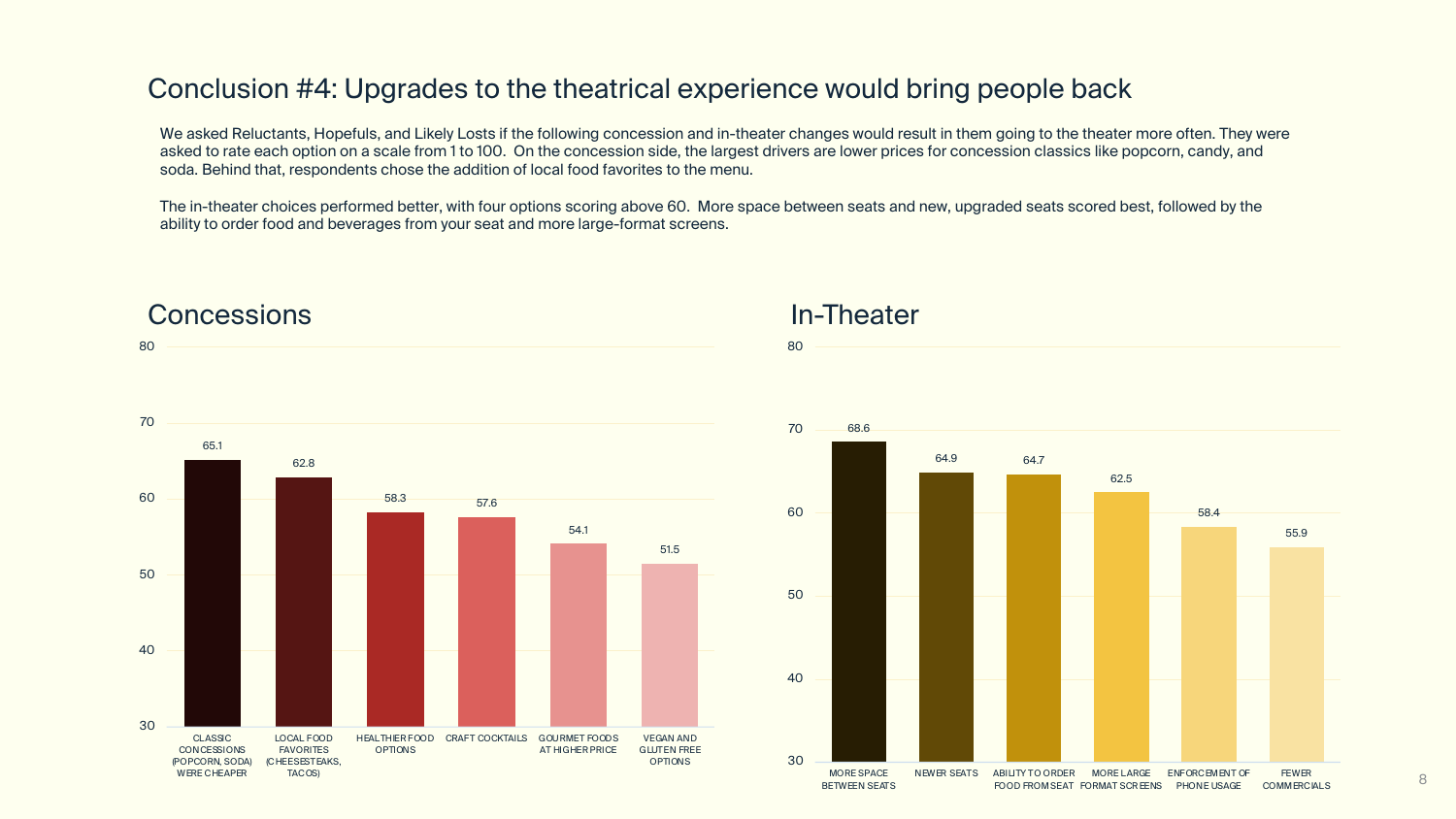## Conclusion #5: Outreach about rewards programs would be beneficial

Among the Reluctants, Hopefuls, and Likely Losts who do not belong to a rewards program, 30% say they would sign up if someone would explain how they work. Similarly, another 26% say they're not familiar with how they work, and 16% say they seem like too much work.

There is an opportunity for greater adoption with an educational outreach campaign. Price sensitivity among former filmgoers could be relieved if the rewards program were easier and frictionless.

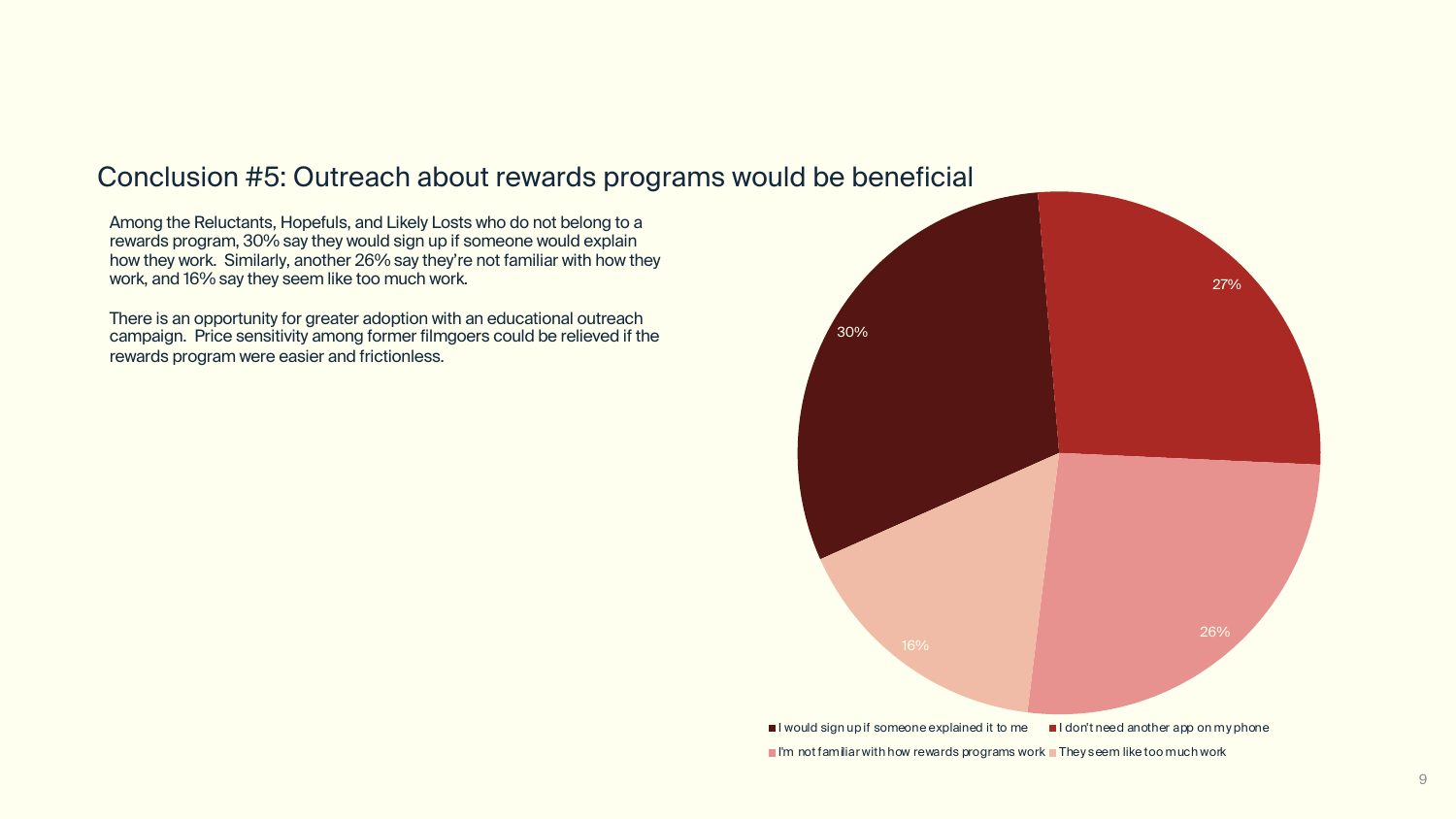#### Conclusion #6: Large-format screens provides growth opportunity

Avids and Reluctants know the value of large-format screens, but that's not the case for Hopefuls and Likely Losts. Outreach to these groups about the enhanced experience of large-format could create a greater sense of value for these groups.

It's also worth noting that Infrequents give low importance to large-format. There is also an opportunity to introduce these casual filmgoers to premium screens.

*How important are large-format screens in your decision to go to the movie?*



**IS IMPORTANT INO TIMPORTANT**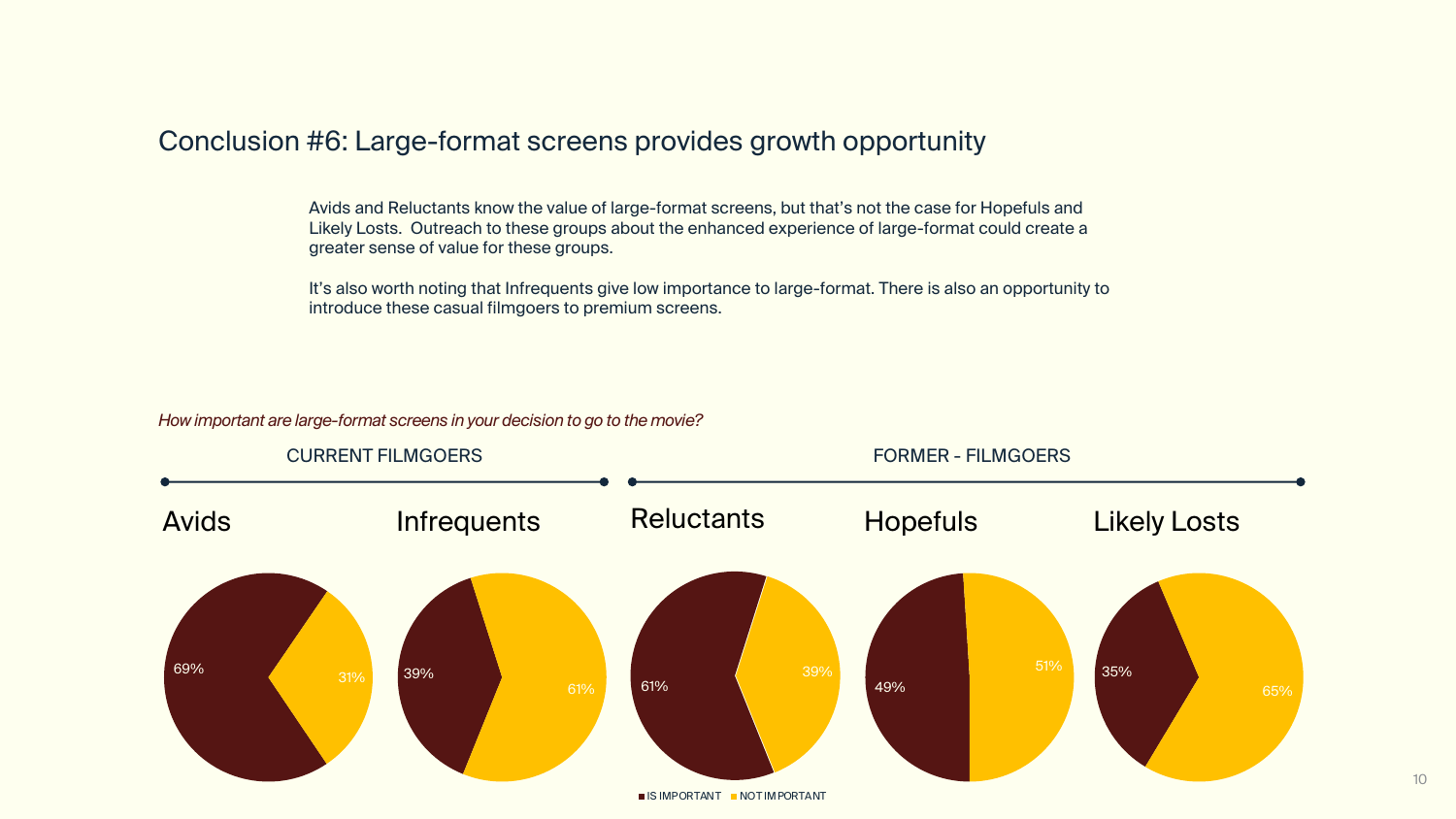#### Existing Theatergoers

Just over half of the respondents polled belong to these two groups, with Avids having almost twice as many members as Infrequents.

While the primary goal is to bring former theatergoers back to the big screen, it's also essential to understand who's currently buying tickets to ensure that they continue to do so.

#### CURRENT FILMGOERS

| <b>AVIDS</b>            | <b>INFREQUENTS</b>       |  |  |
|-------------------------|--------------------------|--|--|
| This group has gone to  | This group has seen a    |  |  |
| the theater many times  | movie or two prior to    |  |  |
| during the pandemic and | COVID and the ongoing    |  |  |
| has continued to do so  | pandemic isn't making    |  |  |
| during the recent Delta | them go any more or less |  |  |
| surge.                  | often.                   |  |  |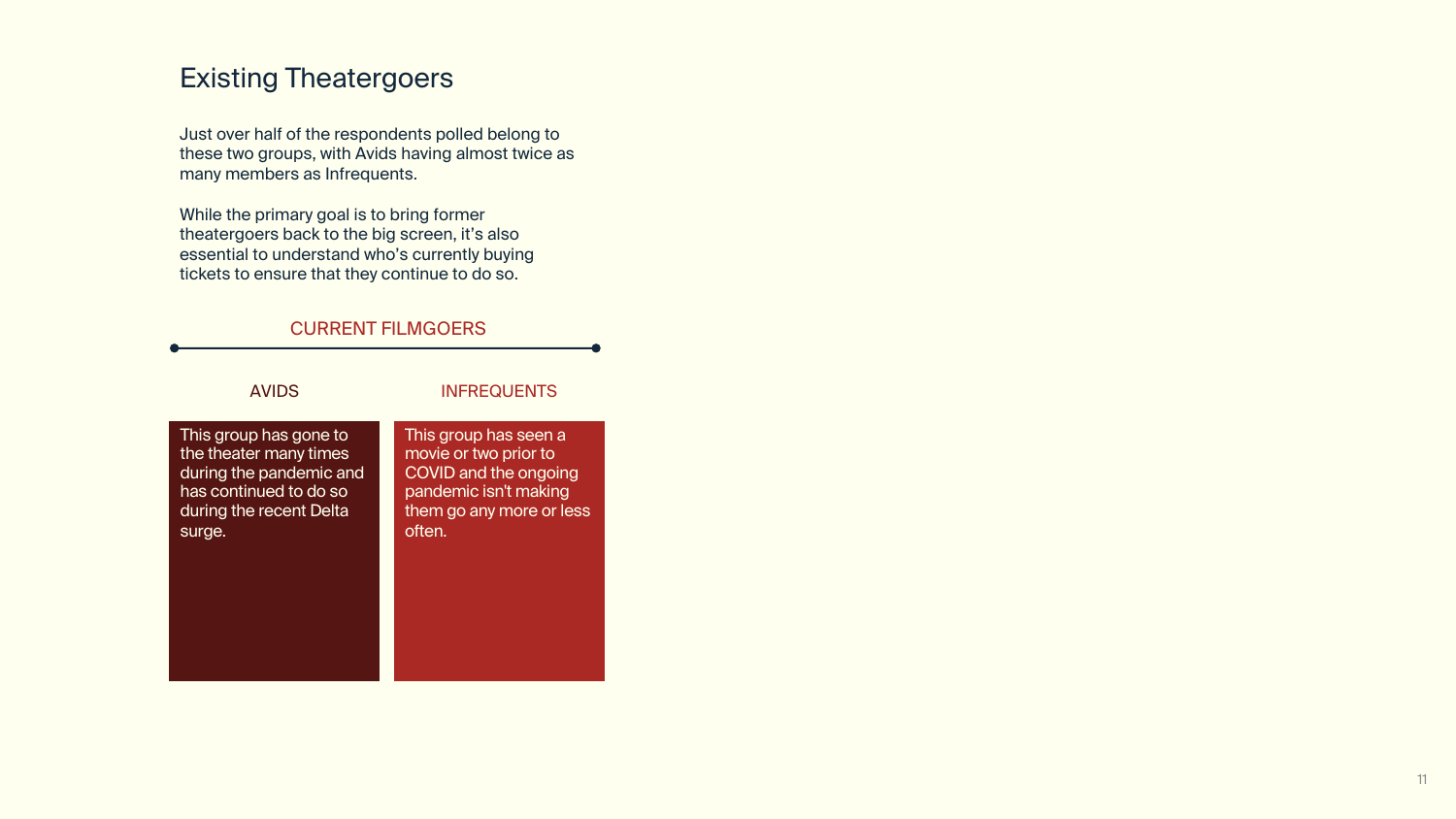#### Avids - Demographics

This group has gone to the theater many times during the pandemic and has continued to do so during the recent Delta surge.

This group has twice as many men as women. They are affluent, white, city dwellers with a skew towards being Republican.

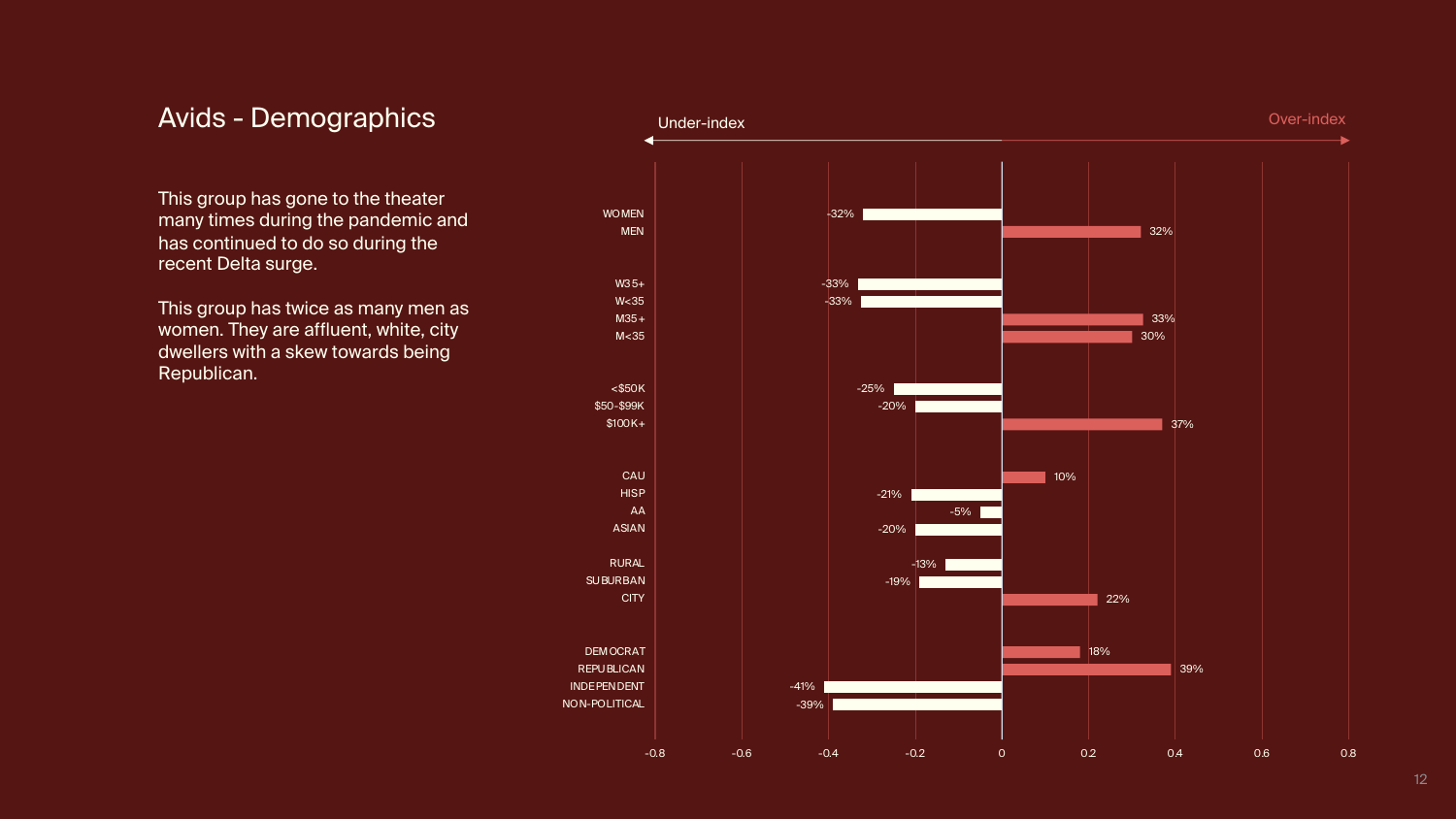

#### Avids - Attitudes

Avids are vaccinated, they feel safe in a theater, and they are fine with showing proof of vaccination if mandates were in place.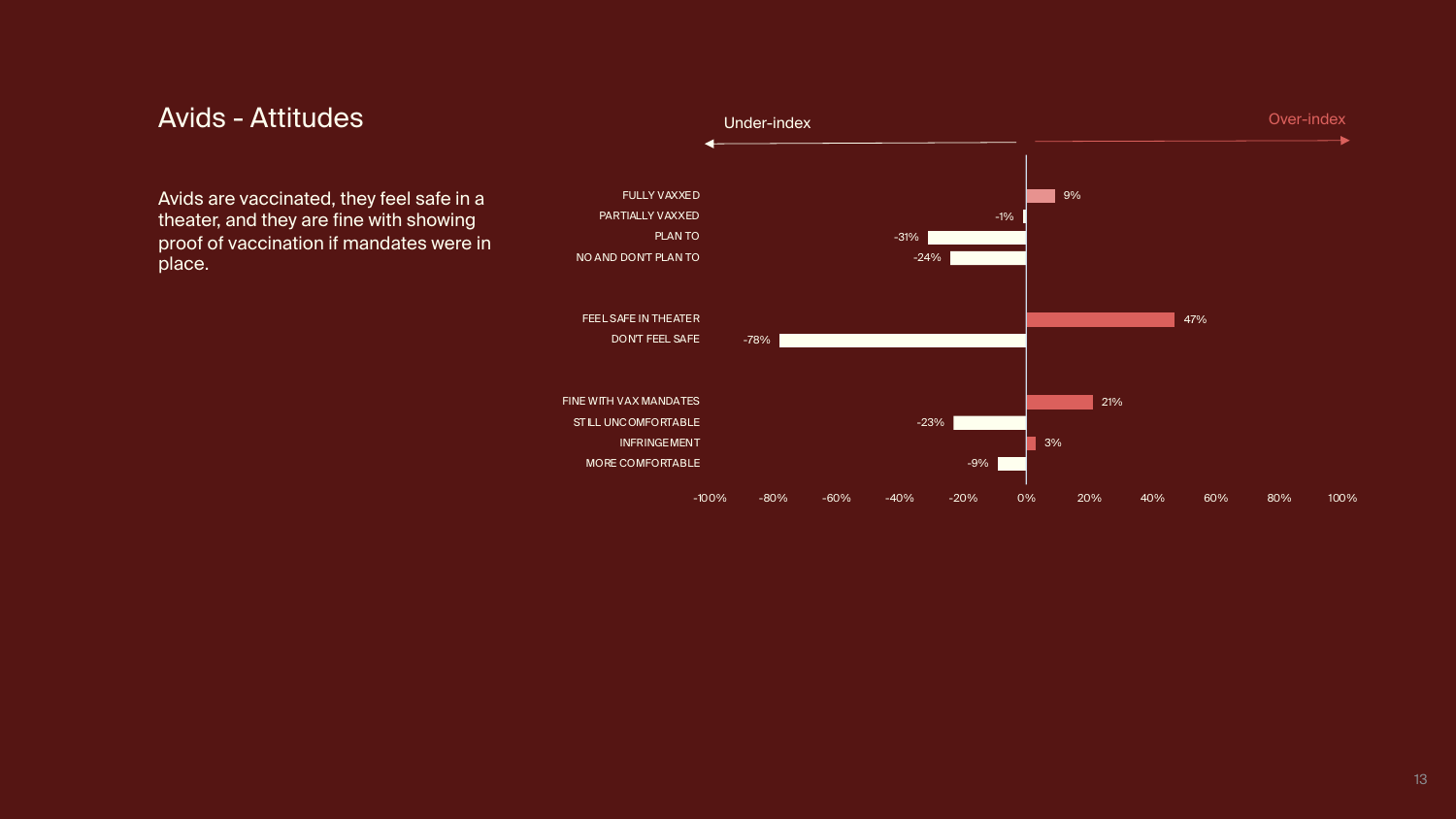#### Infrequents - Demographics

This group had seen a movie or two before COVID, and the ongoing pandemic isn't making them go any more or less often.

This group skews heavily towards younger women.

They are evenly spread across income levels and more likely to live in the city. Hispanic over-index for to this group. They are also independent or non-political.

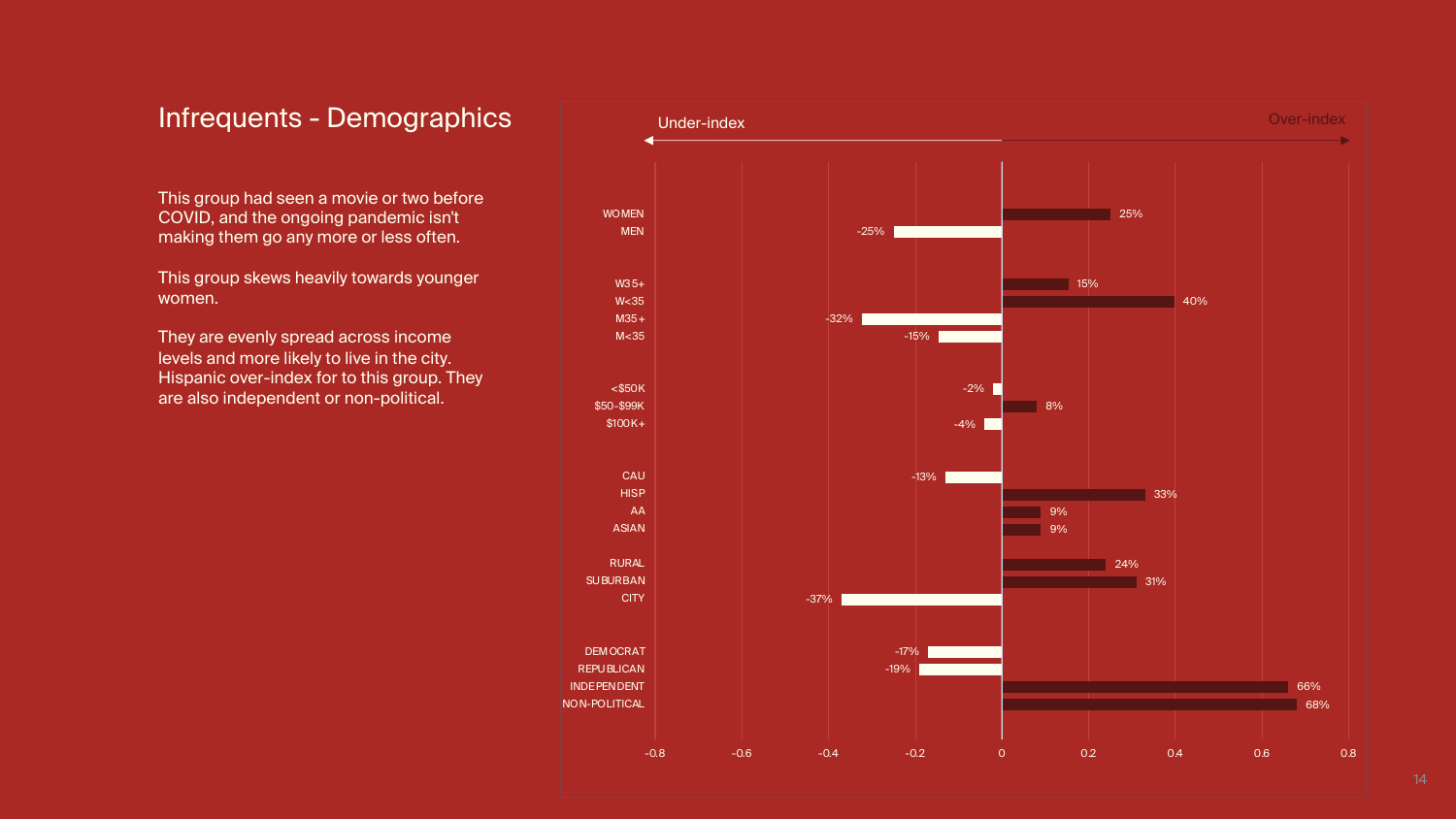#### Infrequents - Attitudes

Infrequents are more likely than any of the groups to be unvaccinated. Despite being unvaccinated, they fall along the average in terms of feeling safe in a theater.

The Infrequent group is more likely to view a vaccine mandate as an infringement on their rights.

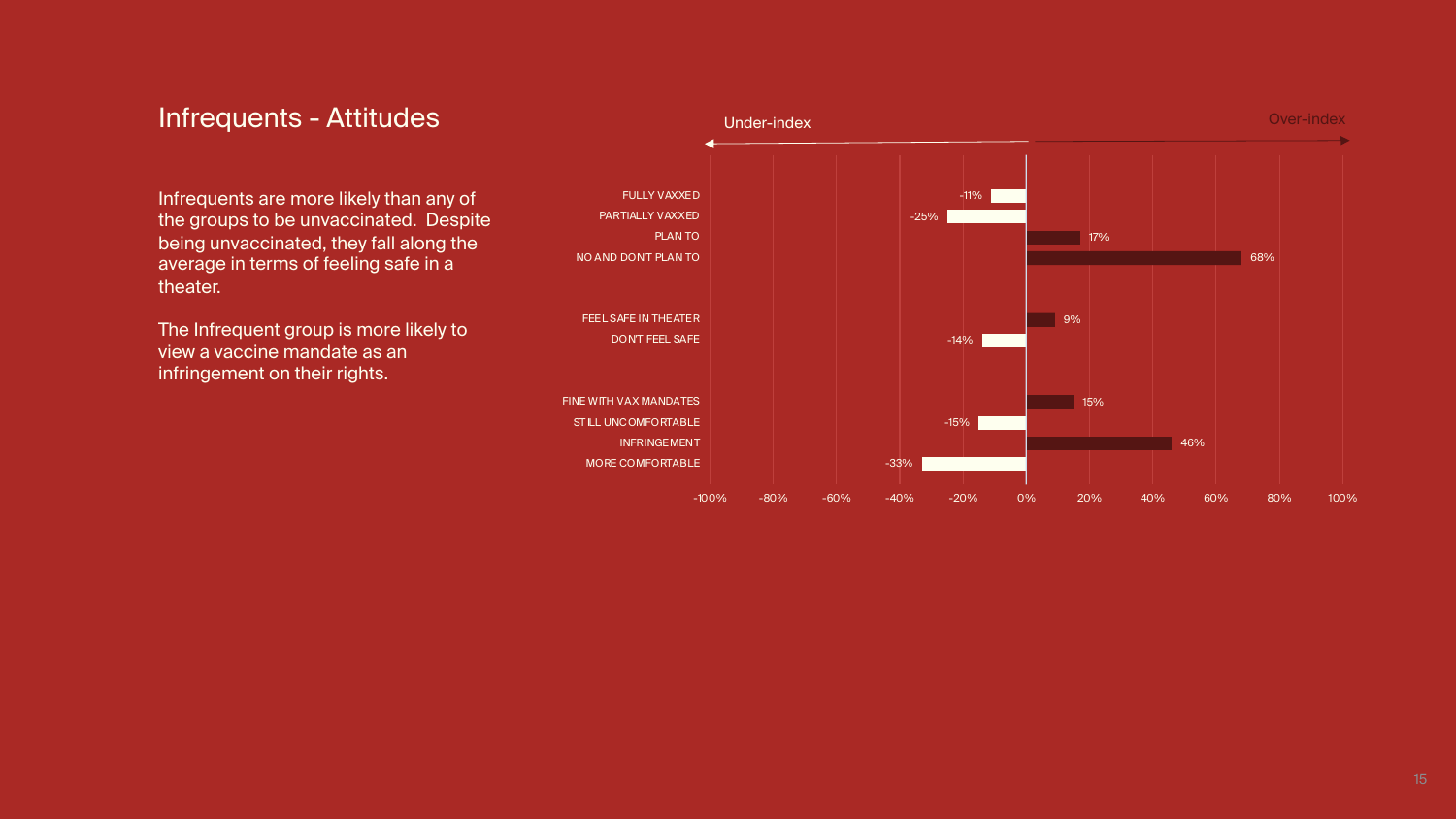## Primary Targets

While it would be great to win back all three of the former filmgoer groups, it's the Reluctants and the Hopefuls that offer the best opportunity.

Here's a closer look at the three groups.

| <b>FORMER - FILMGOERS</b>                                                                                |                                                                                                          |                                                                                                                                    |  |  |  |  |  |
|----------------------------------------------------------------------------------------------------------|----------------------------------------------------------------------------------------------------------|------------------------------------------------------------------------------------------------------------------------------------|--|--|--|--|--|
| <b>RELUCTANTS</b>                                                                                        | <b>HOPEFULS</b>                                                                                          | <b>LIKELY LOSTS</b>                                                                                                                |  |  |  |  |  |
| This group returned to<br>theaters in the spring but<br>stopped going when the<br>Delta variant emerged. | This group returned to<br>theaters in the spring but<br>stopped going when the<br>Delta variant emerged. | This group hasn't been to<br>theaters since the<br>pandemic began, and<br>they don't see<br>themselves returning in<br>the future. |  |  |  |  |  |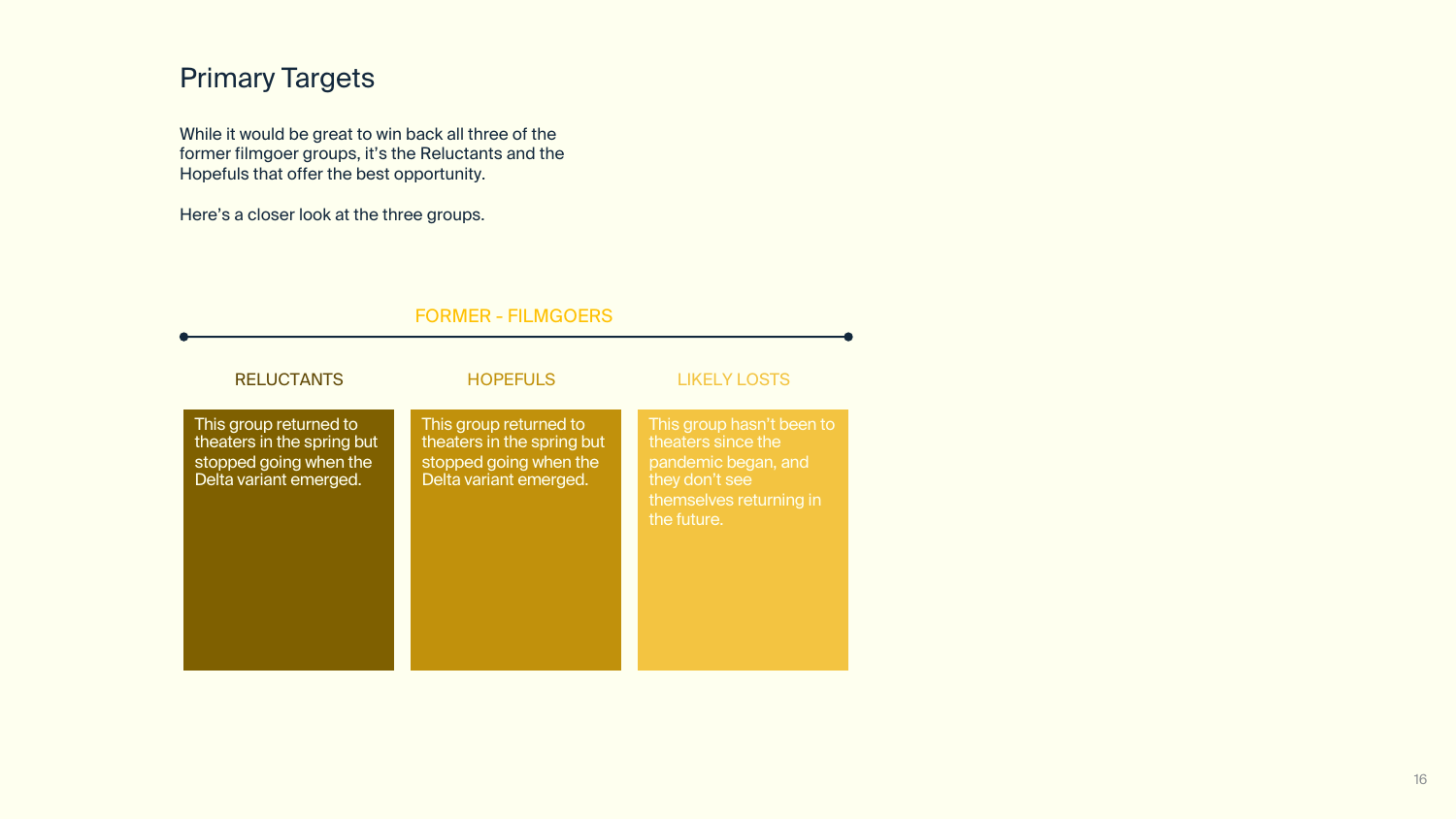#### Reluctants - Demographics

This group returned to theaters in the spring but stopped going when the Delta variant emerged.

#### Profile:

This group does not skew toward one particular gender. It skews younger with a big drop-off over the age of 45.

Reluctants slightly over-index among Hispanics and Asians. They are largely suburban.

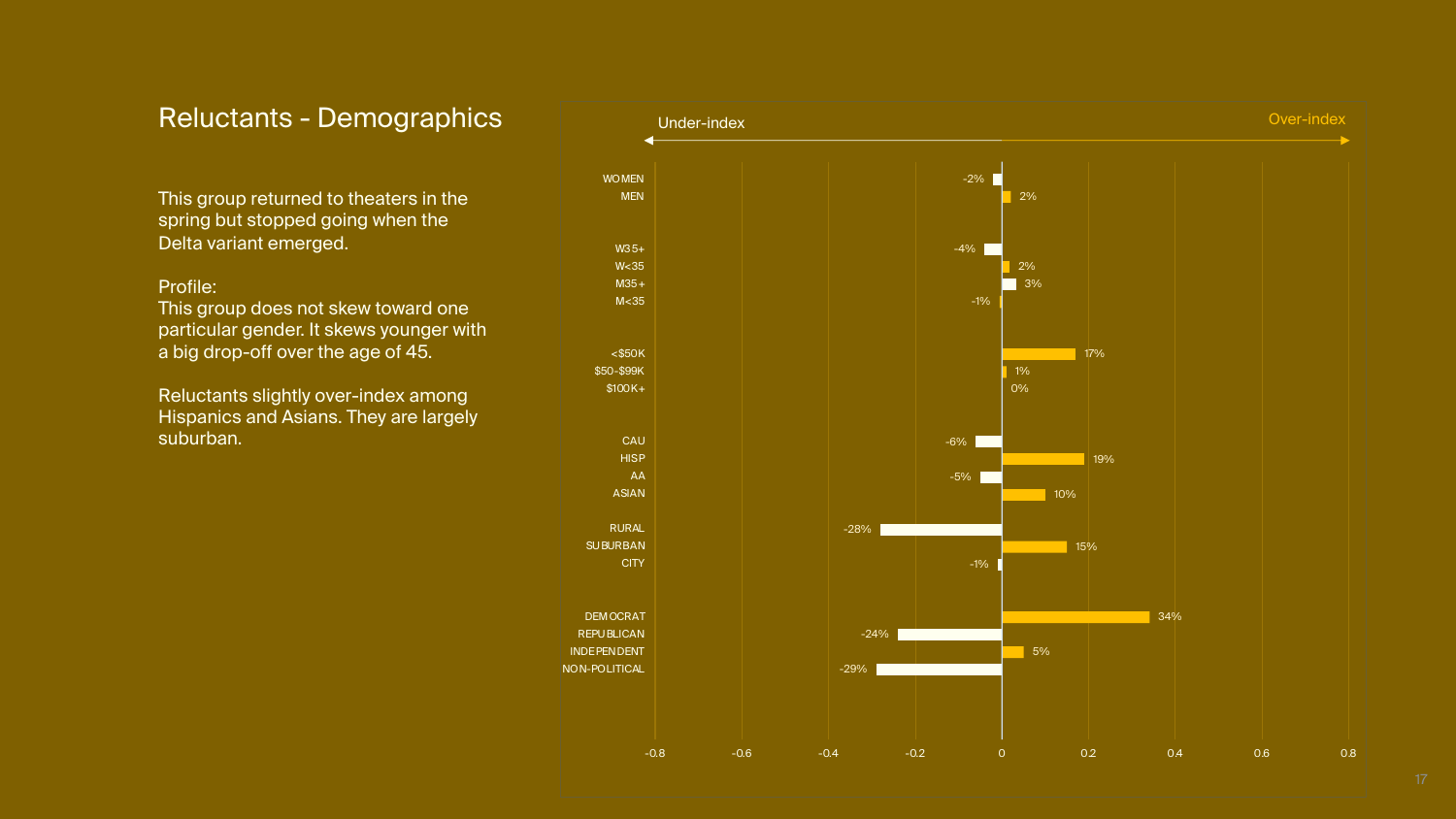

#### Reluctants - Attitudes

Reluctants are mostly vaccinated or they plan to, and yet they do not feel safe in a movie theater.

At the same time, vaccination mandates would make them feel more comfortable about going to the theater.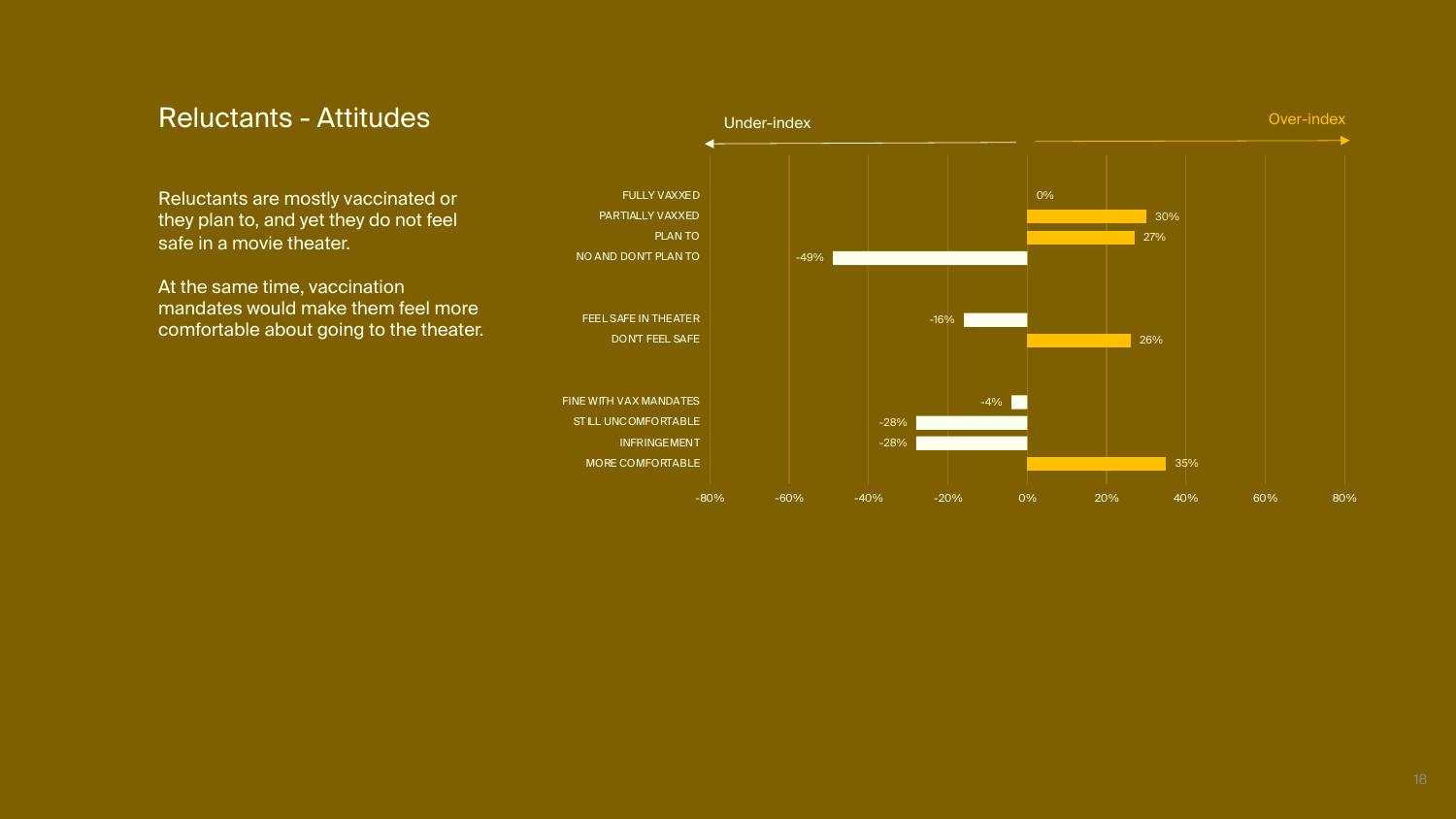## Hopefuls - Demographics

This group hasn't been to theaters since the pandemic began, but they are hopeful to return in the future.

Hopefuls skew heavily female and slightly on the young side (under 35). They are middle-income earners (between \$50K and \$90K), and they lean Democratic and Independent.

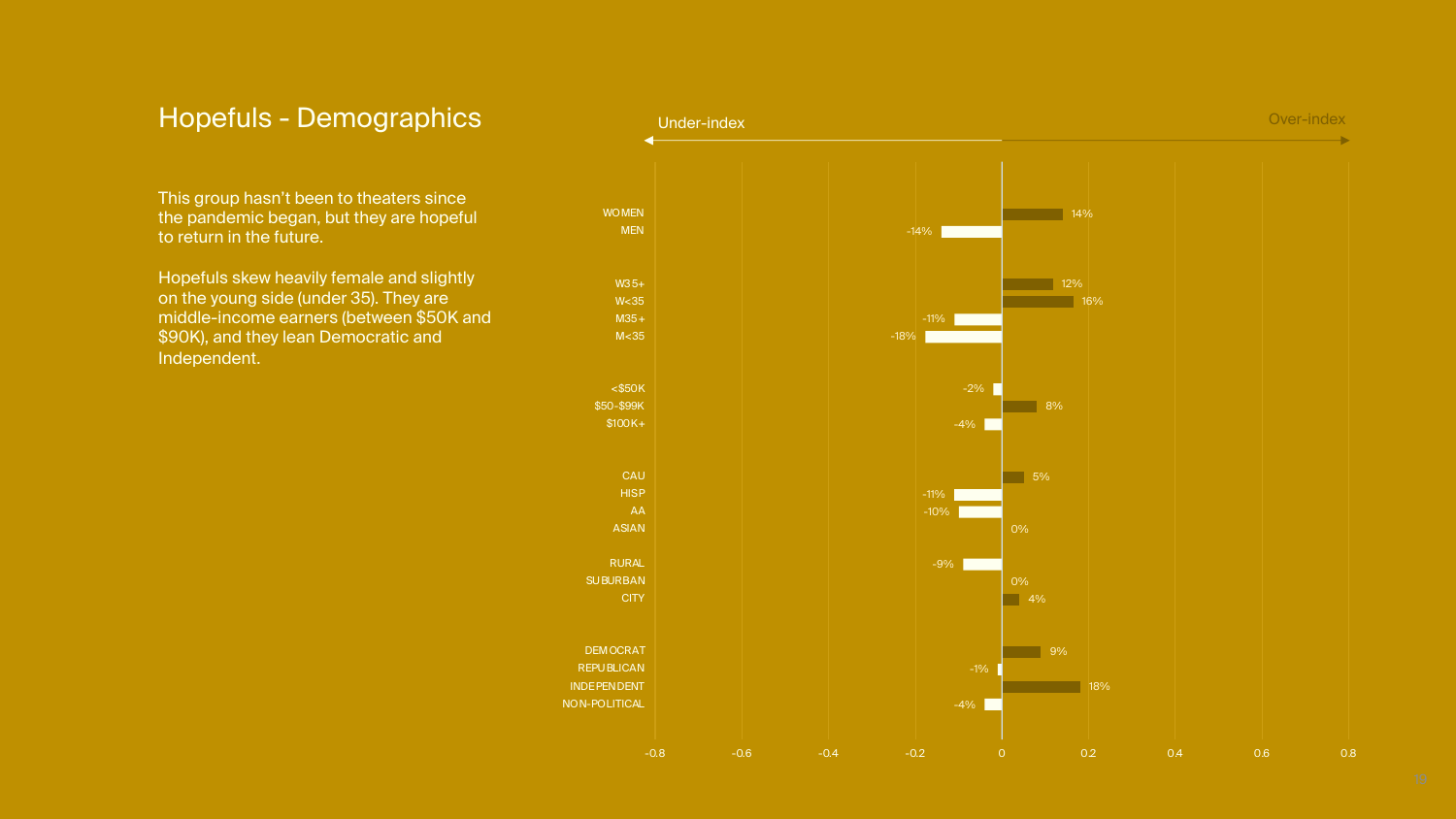

#### Hopefuls - Attitudes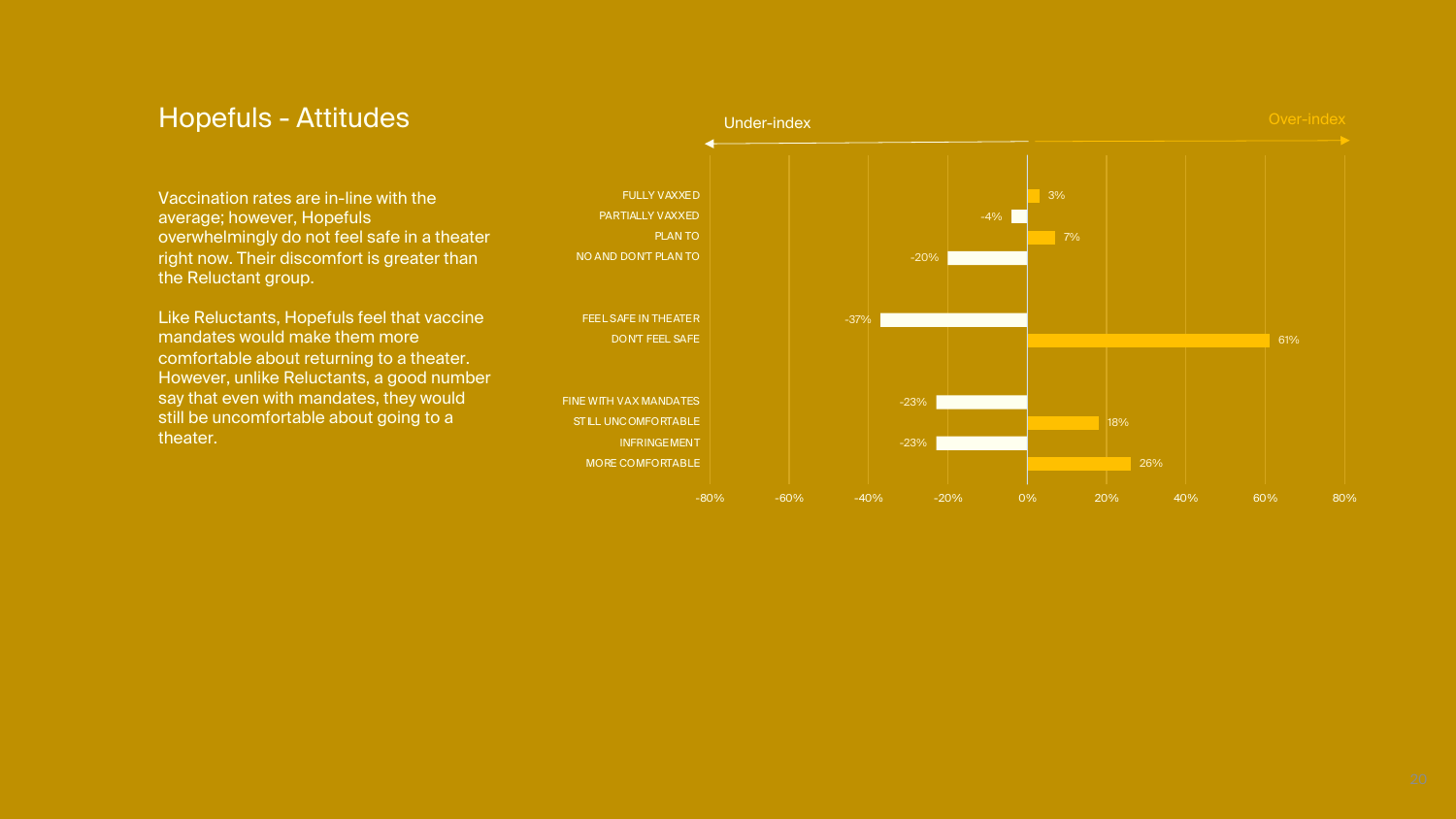### Likely Losts - Demographics

This group hasn't been to theaters since the pandemic began and doesn't see themselves returning in the future.

The profile of a Likely Lost is female, over 35-years-old, and a lower-income earner. It over-indexes among Hispanics, Blacks, and Asians making, it the most diverse of the five groups.

Likely Losts are much more rural and disengaged from politics.

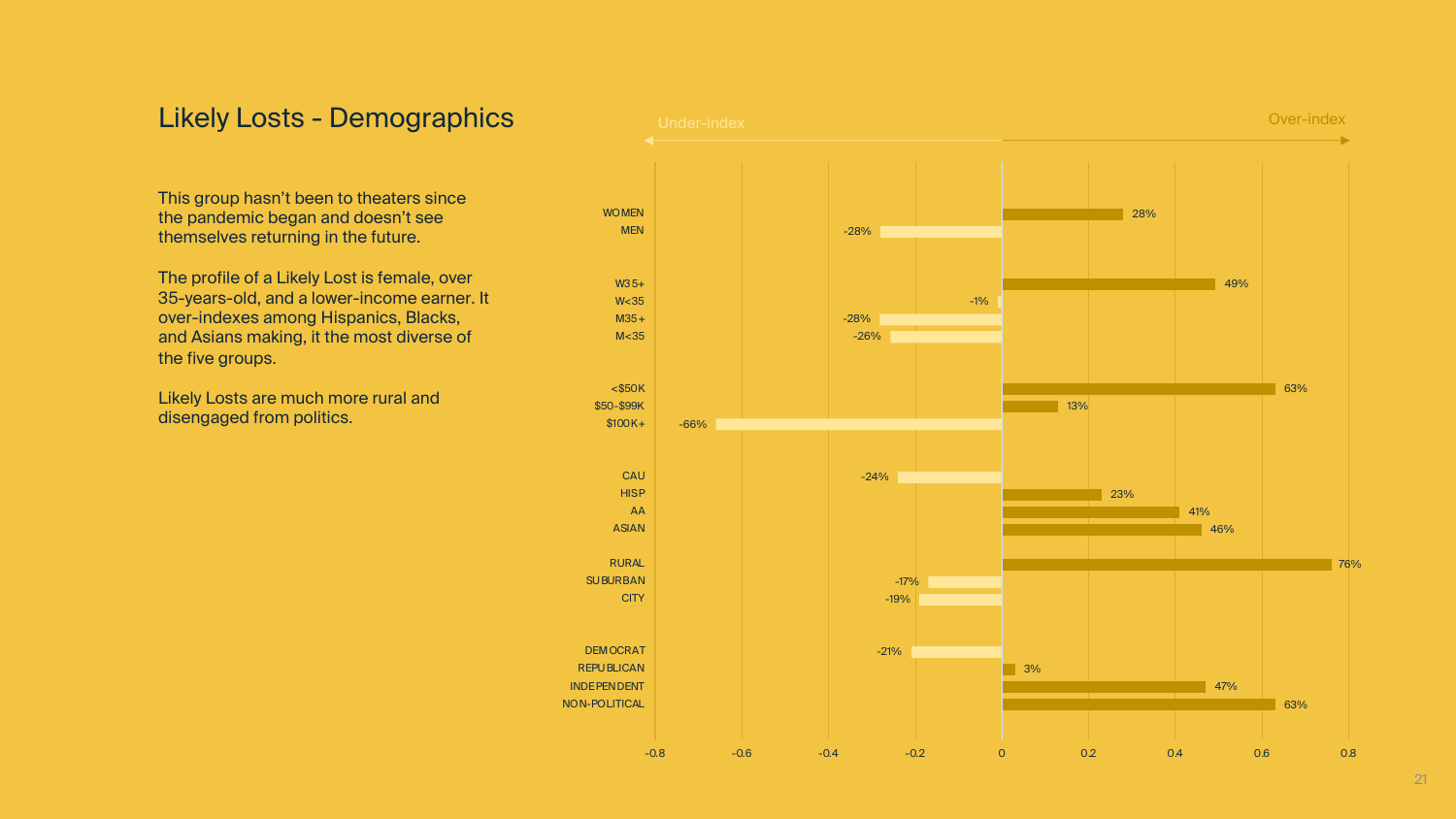#### Likely Losts - Attitudes

Likely Losts under-index for vaccination. Only 51% are fully vaccinated versus the average of 67%.

They do not feel safe in a theater right now, nor would a vaccine mandate make them more comfortable. A sizeable number say that they would view a vaccine mandate as an infringement on their rights.